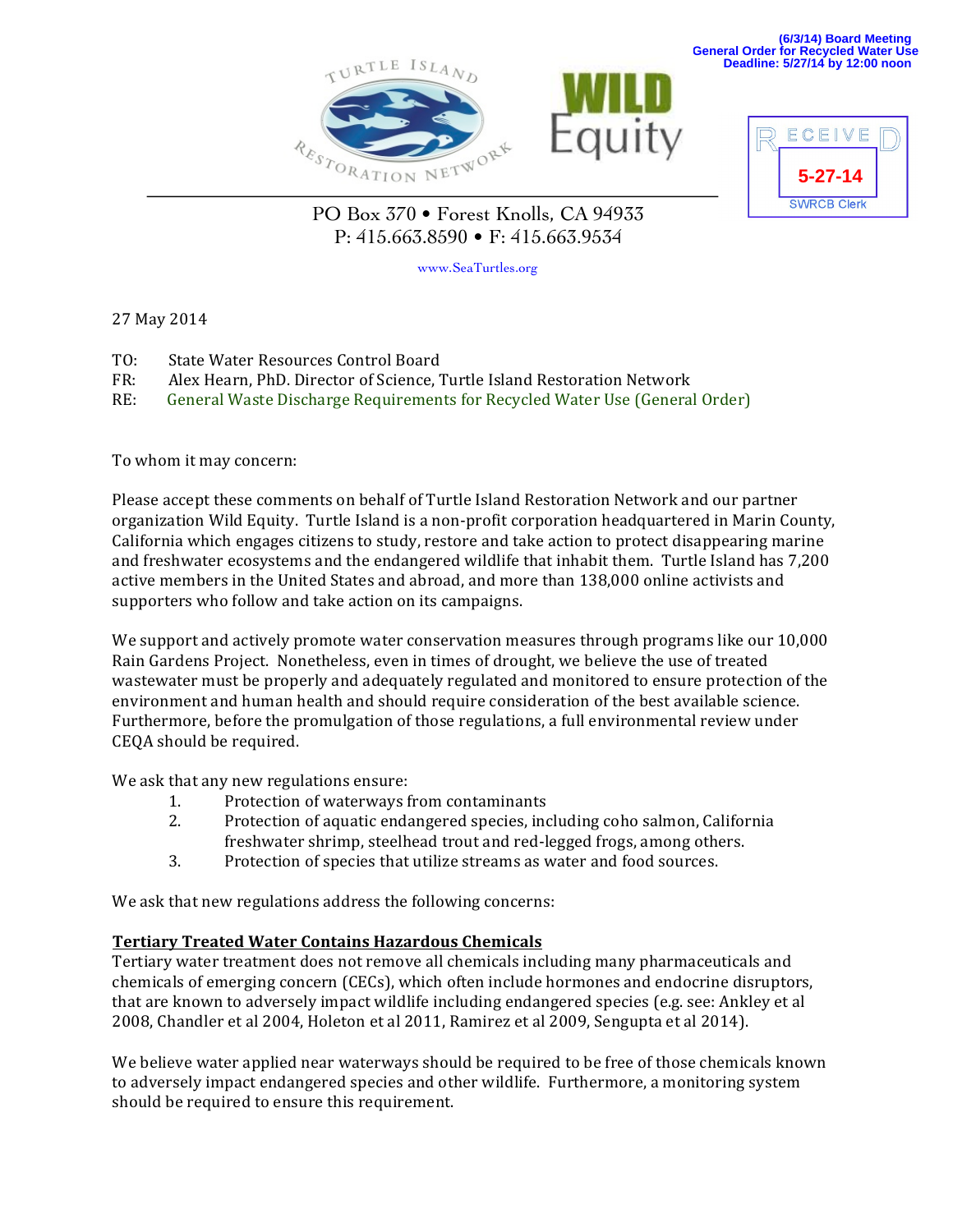**Science-based Setbacks from Waterways and Riparian Habitat Should Be Required**

Setbacks from waterways and riparian habitat are essential to promote water quality and protect a number of CA endangered species, including coho salmon and steelhead trout (see for example Wenger 1999, Wenger & Fowler 2000).

- A) Regulations for the use of treated wastewater should require setback buffers for application of treated water from all waterways, with the largest setbacks reserved for waterways that are in designated critical habitat of endangered species. This "precautionary approach" can help mitigate for currently unknown chemicals that may be present in treated wastewater.
- B) Ensure all new infrastructure (pipes, filtration, etc.) to accommodate the use of treated wastewater are set back a minimum of 100 feet from riparian areas and streams.

California's riparian habitats harbor more than 225 species of birds, mammals, reptiles, and amphibians (Riparian Habitat Joint Venture 2004). It provides important breeding and over wintering grounds, migration stopover areas, and corridors for dispersal (Cogswell 1962, Gaines 1977, Ralph 1998, Humple and Geupel 2002, Flannery et al. 2004). Despite its importance, riparian habitat has been decimated over the past 150 years, and now covers only 2% to 15% of its historic range in California (Katibah 1984, Dawdy 1989). The National Research Council (2002) concluded that riparian areas perform a disproportionate number of biological and physical functions on a unit area basis and that the restoration of riparian function along America's water bodies should be a national goal.

Changes in the use of recycled water must reflect the importance of this habitat and the vulnerability of the species that make up its biological communities to both physical disturbance and potential toxicological effects that may ensue.

Sincerely,

Alex Hearn, PhD; Director of Science Turtle Island Restoration Network

Brent Plater: Executive Director Wild Equity Institute